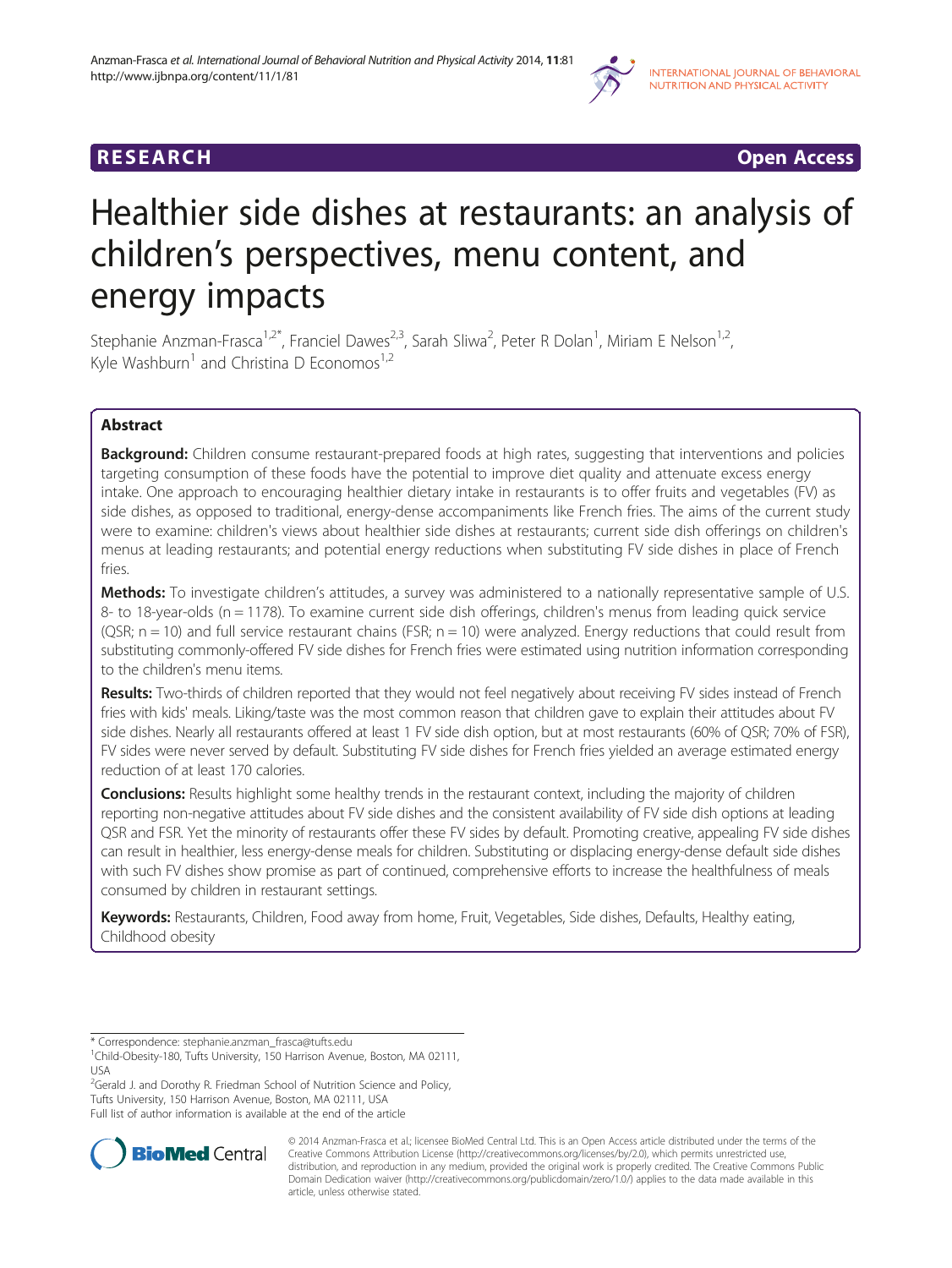#### Background

Over the past few decades, U.S. children's eating patterns have shifted, including an increased contribution of foods prepared away from home to children's overall dietary intake [\[1\]](#page-11-0). National surveillance data show that 6-to-11-year-old children consumed 11% of daily energy from quick service restaurants (QSR) and 5% from full service restaurants (FSR) in 2007–2008; for adolescents aged 12–19, these proportions were 17% and 7% respectively [[2\]](#page-11-0). Restaurant-prepared foods tend to be higher in energy and fat and lower in nutritional quality compared to foods prepared at home [\[3](#page-11-0)], and accordingly, consumption of foods from QSR and FSR has been associated with higher energy intake and lower diet quality in nationally representative samples of children [[4\]](#page-11-0). Given American children's frequent consumption of food from restaurants, policies and interventions addressing dietary intake in these settings have the potential to improve children's diet quality and energy balance.

Some restaurants are engaged in efforts to improve the nutritional quality of their children's menu offerings [[5\]](#page-11-0), but concerns about energy consumed in restaurant settings persist. Evaluations of children's menus at select restaurants have revealed the ubiquity of French fries as a side dish [[6\]](#page-11-0) and low overall diet quality scores, driven in part by low availability of dark green and orange vegetables, legumes, and whole grains [[7\]](#page-11-0). Further, a report released in 2013 showed that 91% of children's meals at the top 50 restaurant chains did not meet the National Restaurant Association's Kids LiveWell nutrition standards [[8](#page-11-0)], and with regards to energy content specifically, 50% of children's meals did not meet the Kids LiveWell criterion of 600 calories or less. These findings justify efforts to decrease the energy content of children's meals, as the appropriate energy content of a meal for a sedentary child ranges from 400–667 calories, depending on their age and sex [[9\]](#page-11-0).

Several recent policy approaches are congruent with the goal of promoting healthier eating in restaurants, including regulations focused on menu labeling and marketing. Both of these approaches address consumers' access to information about food, and thus far, there are mixed results in terms of the potential impacts of these strategies on eating behavior [[10-23\]](#page-11-0). While evaluations of these regulatory initiatives are ongoing, a third potential way to decrease energy consumed in restaurant settings is supported by evidence from other domains. This potential shift involves making the healthier choice the easy choice, by making it more explicit or prominent, or by making it the default option [\[24](#page-11-0)]. Behavioral economics research has demonstrated that individuals are more likely to accept the default option for organ donation, savings plans, car insurance, and email subscriptions [\[25-28\]](#page-11-0). For example, when automobile insurance customers were

required to opt in to obtain additional coverage, 20% of customers participated, while requiring them to opt out resulted in 75% participation in the same additional coverage [\[28\]](#page-11-0). In the restaurant industry, it is common to offer default side dish items, without asking customers if another item would be preferred [[29](#page-11-0)]. Traditionally, the default accompaniments on restaurant menus are energy dense and nutrient poor, such as French fries and sugarsweetened beverages [[10\]](#page-11-0). It follows that energy consumed in restaurants may be reduced by decreasing the automaticity of such items and by increasing the accessibility of healthier, less energy-dense side items, like fruits and vegetables (FV). Specific strategies could include: 1) adding more healthy items to the possible side dish options offered on children's menus, 2) replacing energy-dense side dishes with healthier default side dishes, or 3) displacing energy-dense side dishes by reducing their portion size and adding a serving of a healthier food by default.

Little research has examined these specific strategies. In one study, the purchasing of energy-dense default side dishes decreased after adding healthier side dish options to children's menus, suggesting that adding healthier side dish options may positively impact dietary intake [[30\]](#page-11-0). Additionally, recent research revealed that the energy content of children's meal orders decreased following the implementation of a displacement strategy, in which the portion size of French fries was decreased and a serving of apples was included with all children's meals by default [\[31\]](#page-11-0). These two studies, each within an individual QSR chain, provide initial evidence that increasing the accessibility and automaticity of healthier side dishes could have positive impacts on children's dietary intake in restaurant settings. Less is known about children's perceptions about the addition or substitution of healthier side dish options.

Traditionally, research has indicated that children and adolescents select and consume foods based on taste, appearance, and familiarity [\[32,33](#page-11-0)]. To facilitate conversations about feasible, large-scale menu modifications, more information is needed regarding children's attitudes about having healthier side dishes, such as nonfried FV, as default side dishes that replace or displace traditional choices like French fries in restaurant settings. Children's current perceptions about this approach would be of interest to restaurants with concerns about the feasibility of healthy menu modifications, as well as researchers, caregivers, and policymakers. Thus, the first aim of this study was to assess children's views about eating at restaurants, including attitudes about FV side dishes, in a nationally representative sample of 8- to 18 year-olds. Secondly, to explore whether children's perspectives aligned with restaurant offerings, we analyzed current side dish offerings using children's menus and corresponding nutrition information from 20 leading QSR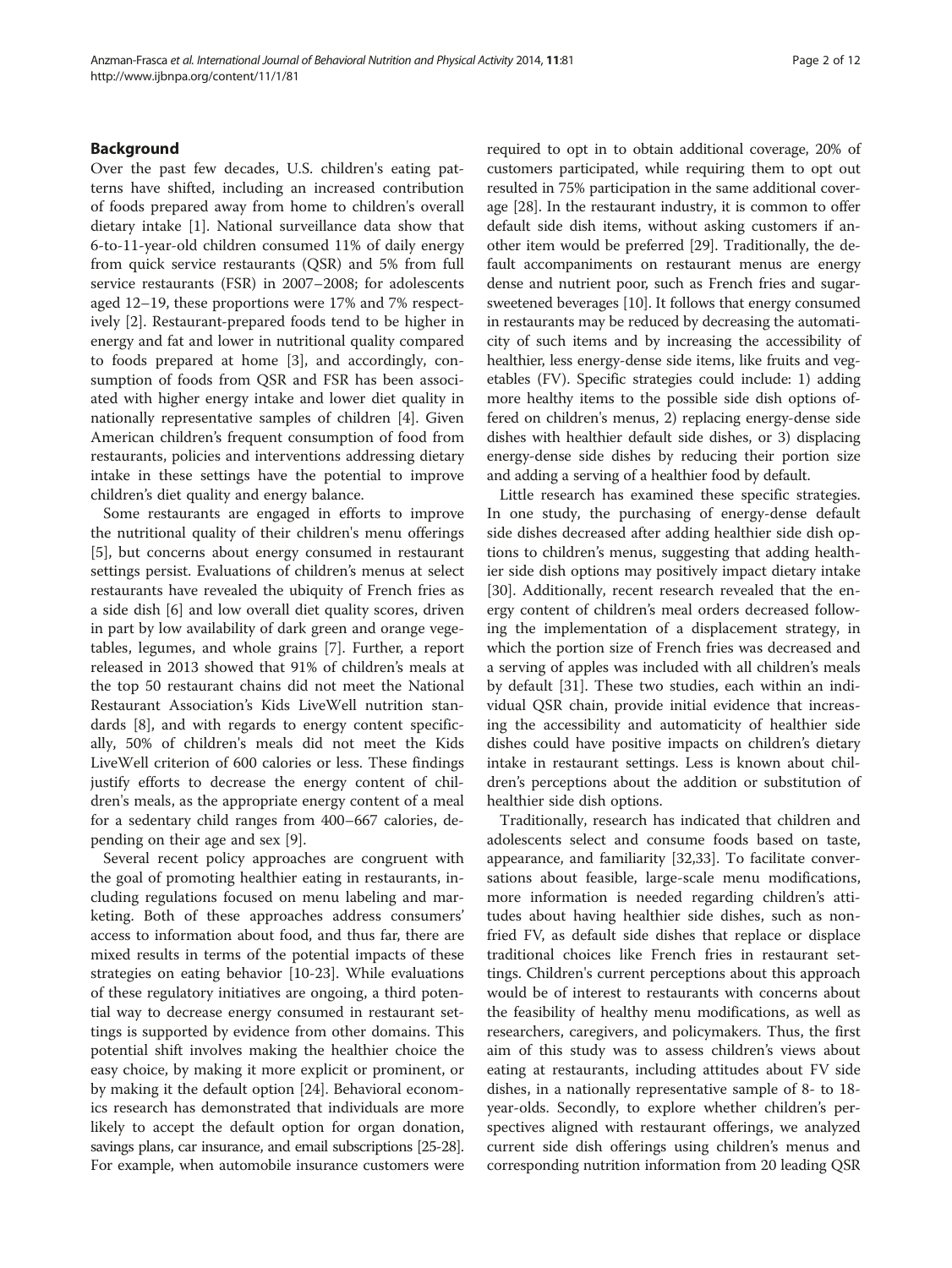and FSR. Finally, we estimated the energy reductions that would result from substituting the most common FV side dishes for French fries.

# **Mathods**

The methodology of this study is split into two sections. The first section is focused on the assessment of children's perceptions. The second section is focused on the analysis of children's menus and corresponding nutrition information from 20 leading QSR and FSR.

# Part I: assessing children's perceptions about restaurants **Participants**

Respondents were 8- to 18-year-old U.S. children (n = 1178). Sampling weights based on age, sex, race/ethnicity, parental education, urbanicity, and region were incorporated into analyses of survey responses, so that overall results would be representative of 8- to 18-year-old children in the U.S. All human subjects procedures were approved by the Tufts University Institutional Review Board.

## Procedure

Harris Interactive (New York) was commissioned by child obesity researchers at Tufts University to conduct an online survey focused on youth eating habits within the United States. Survey questions were fielded as part of a larger survey covering a range of topics, in September 2010. The current study focuses on nine questions about restaurants. The sample was obtained from the Harris Poll Online (HPOL) opt-in panel of millions of respondents. Invitations for the HPOL panel were emailed to a stratified random sample identified as U.S. residents ages 13–18 and to a stratified random sample identified as U.S. residents ages 18 years or older with a 8–17 year old child in the household. Respondents were invited to participate in the survey through password-protected email invitations. The HPOL panel was recruited through hundreds of sources using diverse recruitment methods in order to minimize selection bias.

Participants were asked how often they eat at restaurants and how often they eat food from restaurants as take-out (response options for each: never, a few times a year, a few times a month, 1–3 times a week, or 4 or more times a week). Participants who indicated ever eating food from restaurants were asked what they do when they are at a restaurant and there is too much food (take it home, leave it on plate, try to finish it anyway, give it to someone else, there is never too much food, other) and how often they order kids' meals (never, rarely, sometimes, very often). Participants who indicated that they ever ate kids' meals were then asked how likely they would be to order a kid's meal that came with: 1) vegetables such as a salad, green beans, or carrots; 2) French fries; and 3) fruits such as apple slices, orange slices, or a fruit cup (response options for each of these three items: not at all likely, not too likely, somewhat likely, very likely). These participants were also asked how they would feel if their kid's meal came with a vegetable or fruit but not French fries (very unhappy, somewhat unhappy, neither unhappy nor happy, somewhat happy, very happy). Finally, participants who indicated that they would be somewhat or very unhappy and participants who indicated that they would be somewhat or very happy were asked to provide an open-ended response explaining why. When examining internal consistency between the four ordinal outcome variables assessing the acceptability of different side dish options, the resulting Cronbach's alpha value was .52, and after removing the item assessing the likelihood of ordering French fries, which demonstrated low variability, the alpha value increased to .74.

# Data analysis

All analyses of survey items and demographic data incorporated sampling weights, so that results would be representative of 8- to 18-year-olds in the U.S. Survey data were analyzed using SAS 9.2 (Cary, NC). Frequencies were calculated to determine children's rates of eating at restaurants and eating take-out, as well as their behavior when served too much food at restaurants, rates of ordering kids' meals, and attitudes about different side dish options, overall and by age group (tweens, age 8–12, and teens, age 13–18). Eight ordinary least squares regression models were conducted to test the frequency of eating at restaurants and the frequency of eating take-out each as predictors of 1) children's reported likelihood of ordering a kid's meal that came with vegetables, 2) their reported likelihood of ordering a kid's meal that came with French fries, 3) their reported likelihood of ordering a kid's meal that came with fruit, and 4) their attitudes about receiving a vegetable or fruit instead of French fries in their kid's meal. Child age group (tweens vs. teens) and sex were included as covariates in all models.

Open-ended responses, in which children explained why they would be happy or unhappy about FV side dishes, were coded in multiple passes. First, two researchers read all of the open-ended responses and generated a coding scheme with categories that subsumed all of the responses (Table [1\)](#page-3-0). Then, the children's responses were coded independently by two other researchers, who selected all categories that applied for each open-ended response, entering dummy-coded data for each category into Microsoft Excel. The two researchers' coded data were compared, and in instances where their responses did not agree (3% of cases), the appropriate response was determined and entered by a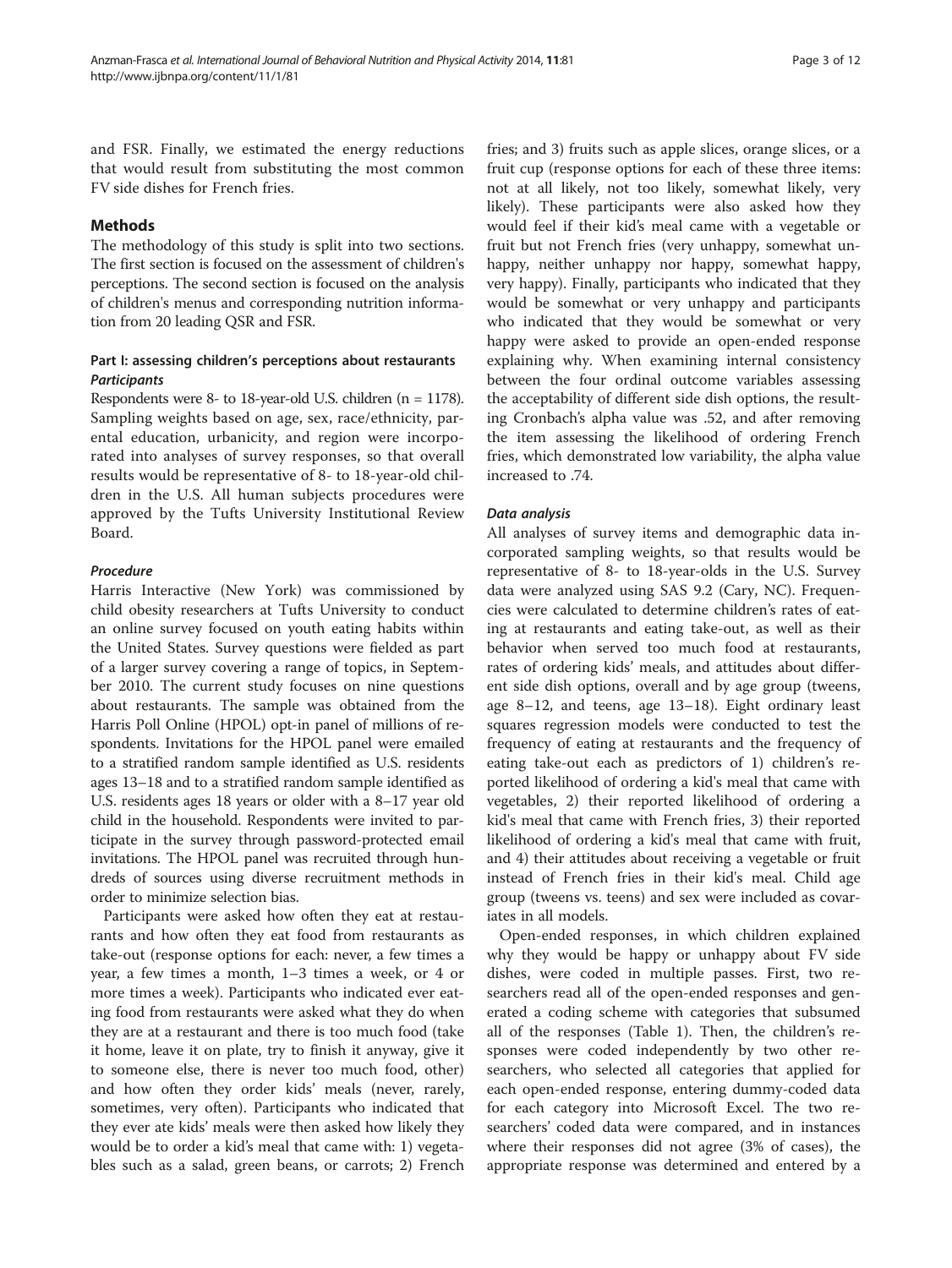<span id="page-3-0"></span>

|                         | Table 1 Categories used to code children's open-ended responses about kids' meals coming with fruits or vegetables |  |  |  |  |
|-------------------------|--------------------------------------------------------------------------------------------------------------------|--|--|--|--|
| instead of French fries |                                                                                                                    |  |  |  |  |

| <b>Categories</b>                                                         | Sample responses                                                                                       |  |  |  |
|---------------------------------------------------------------------------|--------------------------------------------------------------------------------------------------------|--|--|--|
| For children who would be happy about the substitution:                   |                                                                                                        |  |  |  |
| 1. Liking/taste. Included the following:                                  |                                                                                                        |  |  |  |
| I like the taste of fruits and vegetables                                 | "Fruits or vegetables taste just as good sometimes better"                                             |  |  |  |
| I like the taste of fruits                                                | "I like fruit in a meal for dessert after. Fruit tastes great."                                        |  |  |  |
| I like the taste of vegetables                                            | "I love veggies and I also love love love salads of all kinds."                                        |  |  |  |
| I don't like/don't prefer French fries                                    | "Because i really don't care for french fries too much anymore"                                        |  |  |  |
| 2. Health: Fruits and vegetables are healthy                              | "Because this is better for you"                                                                       |  |  |  |
| 3. Choice: I want choices/variety                                         | "I like to eat all kinds of things. I can always get French Fries."                                    |  |  |  |
| 4. Treat: Fruits and vegetables are a treat                               | "Because I rarely ever get fruits and vegetables and I love them."                                     |  |  |  |
| 5. Other                                                                  | "I am allergic to msg alots of fries have msg on them."                                                |  |  |  |
| 6. Don't know                                                             | "I don't know," "Because"                                                                              |  |  |  |
| For children who would be unhappy about the substitution:                 |                                                                                                        |  |  |  |
| 1. Liking/taste. Included the following:                                  |                                                                                                        |  |  |  |
| I like the taste of French fries                                          | "I like french fries more than any other side dish."                                                   |  |  |  |
| I don't like/don't prefer fruit and don't like/don't prefer<br>vegetables | "I don't like vegetables and fruit as much as fries"                                                   |  |  |  |
| I don't like/don't prefer fruit                                           | "I do not eat a lot of fruit"                                                                          |  |  |  |
| I don't like/don't prefer vegetables                                      | "Vegetables don't taste good. I only like certain fruits."                                             |  |  |  |
| 2. Habit: French fries are what I'm used to                               | "I always get french fries and im not used to have fruit with fast food"                               |  |  |  |
| 3. Choice: I want to have a choice                                        | "Well I quess it depends on what I'm eating because french fires taste better with<br>certain dishes." |  |  |  |
| 4. Treat: French fries are a treat                                        | "Because i like to eat fries when i go out i eat enough vegetiables and fruit at home"                 |  |  |  |
| 5. Other                                                                  | "I like to eat meet"                                                                                   |  |  |  |
| 6. Don't know                                                             | "Don't know," "Because"                                                                                |  |  |  |

Note: Spelling and grammar errors were retained to capture the children's voices accurately. Also note that coders selected all categories that applied to a given response.

researcher who generated the coding scheme. Frequencies were calculated depicting the percent of children who endorsed each reason. We also conducted logistic regression models, in which children's frequency of eating at restaurants, age group (tweens or teens), and sex were tested as predictors of the likelihood of endorsing the different reasons for being happy/unhappy. As with the quantitative items, sampling weights were incorporated in analyses of open-ended responses. These analyses do not include children who would feel neutral about FV side dishes, as they were not asked to provide an open-ended response; we also excluded a small number of open-ended responses  $(n = 8)$  where children's responses directly contradicted their answer to the previous, closed-ended question about whether they would be happy or unhappy.

# Part II: menu analysis

Data coded from children's menus and the corresponding nutrition information were entered into Microsoft Excel, and analyses of these data were conducted using SAS 9.2 and Stata 10.1 (College Station, TX). To place children's perceptions in the context of current restaurant offerings, we analyzed the availability of FV side dishes on the children's menus of the top 10 QSR and top 10 FSR chains (by sales; [\[34](#page-11-0)]) that met our inclusion criteria of: 1) having a children's menu, and 2) offering side dishes. These two restaurant segments were selected because they are the major segments represented among the top 25 restaurants overall (92%; [[34](#page-11-0)]). In defining side dishes, we included all items that were explicitly listed on the menu as side dishes (e.g., all main dishes come with a side of apples; with each main dish, customers choose from a list of side dish options;  $n = 19$ restaurants had at least some kids' meals in this category). Additionally, for pre-determined, multi-component meals, we viewed each available main dish and considered anything listed explicitly as an accompaniment to the main dish to be a side dish (e.g., grilled cheese served with mixed fruit cup; pancakes served with fruit and bacon; n = 3 restaurants had at least some kids' meals in this category). Garnishes were not considered to be individual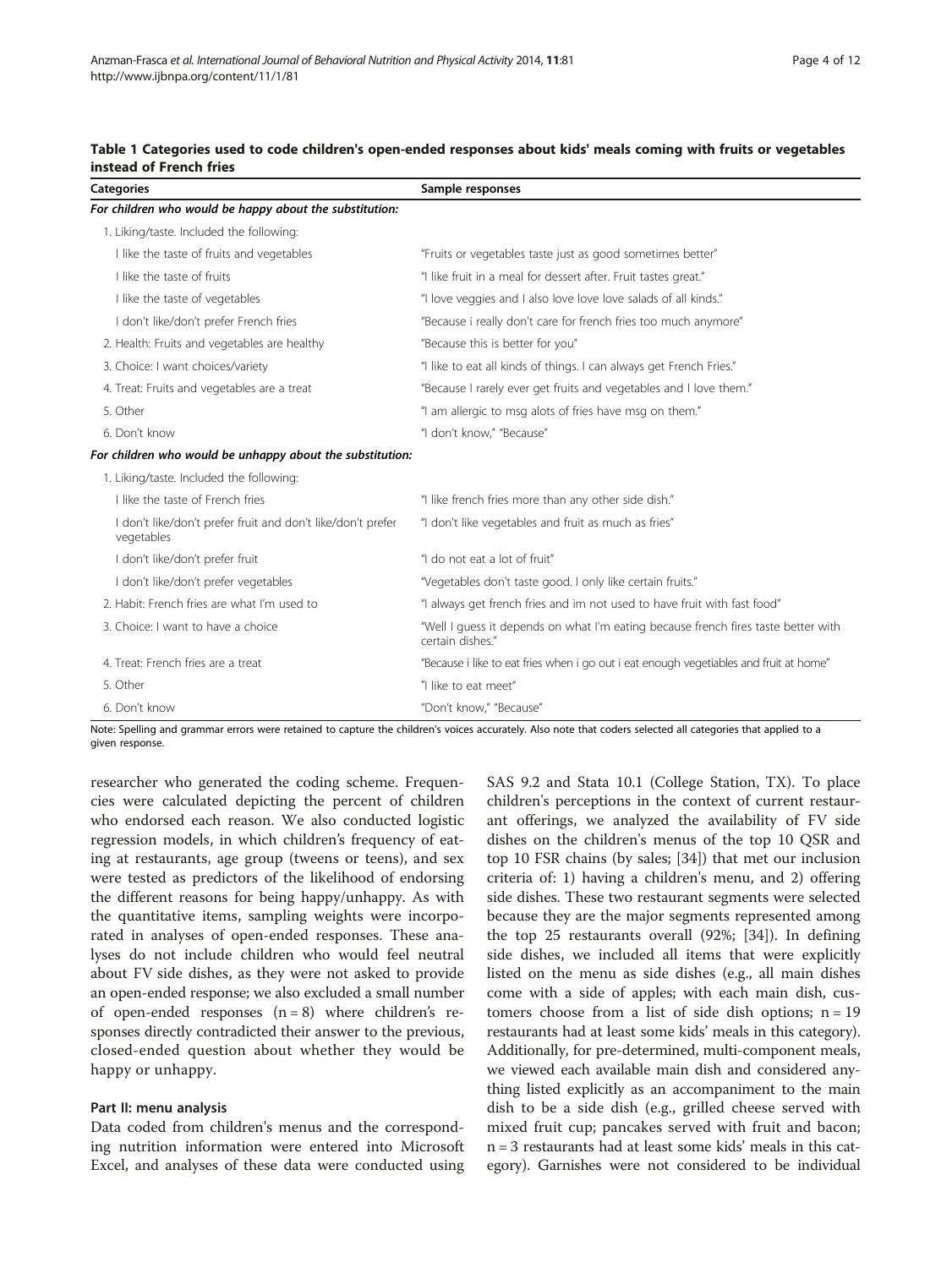side dishes; garnishes were defined as items that would not be expected to stand alone and that served primarily to modify the main or side dish (e.g., whipped cream served atop a pancake, dip served with celery). Such garnishes typically contribute less than a serving of the respective item and often serve a decorative, rather than substantive, purpose. Thus, these items were considered to be a part of the main or side dish that they modified, rather than an independent dish. We also excluded from our study any side dishes that involved an extra charge, as our intent was to examine the side dishes that were available as part of a children's meal in its standard form and price.

The children's menus from the 20 restaurants were accessed on restaurant websites in April 2013, and two researchers coded available side dishes on four dimensions: 1) whether a FV was a possible side dish item (yes/no), 2) the percent of available side dishes that were FV, 3) whether a FV was the automatic or default side dish (for all meals, for some meals, for no meals), and 4) which specific FV were available as side dishes. Default status was coded based on the way the meals were listed on the online menus. For example, if the menu indicated that all kids' meals were served with a side of apples, then a FV was the default side dish for all meals. If the menu indicated that the child was to choose a side from a list of options that included FV as well as non-FV sides, then a FV was the default side for no meals. Coders were provided with lists of vegetables and fruits, as defined by the United States Department of Agriculture [[35](#page-11-0)]. Fried foods were not counted as FV. Legumes were considered vegetables, following the Dietary Guidelines for Americans and MyPlate [[9,35](#page-11-0)]. Coders used these lists to determine whether available sides were FV and to indicate which specific FV were available as side dishes: they indicated whether each FV item was present (1) as a side dish option or not (0) on each menu; if there were two versions of the FV item available on a particular restaurant's menu (e.g., corn on the cob and corn kernels), the corresponding item was coded accordingly (e.g., as a "2" instead of a "1"; this occurred in the case of 5 of 380 coded data points).

The two researchers' coded menu data were compared, and in instances where their responses did not agree (5%), the appropriate response was determined and entered by a researcher who generated the coding scheme. Frequencies were calculated to depict the percent of QSR and FSR offering FV as possible side dishes and as default side dishes. The percent of side dishes that were FV was averaged across restaurants, overall and by segment. Frequencies were calculated to depict the prevalence of each FV side item across the children's menus (e.g., apples, broccoli, non-fried potatoes), and these were also rank ordered to capture the most commonly

offered FV side items, overall and by segment. The list of restaurants and more detail about the menu coding scheme are provided in Table 2. Lastly, nutrition information was

| Table 2 Coding scheme for children's menus at top 10 |  |
|------------------------------------------------------|--|
| quick service and top 10 full service restaurants    |  |

| Variables coded from Description<br>each menu |                                                                                                                                                                                                                                                                                                  |
|-----------------------------------------------|--------------------------------------------------------------------------------------------------------------------------------------------------------------------------------------------------------------------------------------------------------------------------------------------------|
| 1. Availability of a FV<br>side dish          | Whether there was at least one FV side<br>available on the children's menu (1) or not (0)                                                                                                                                                                                                        |
| 2. Prevalence of FV<br>side dishes            | The number of FV side dishes divided by the total<br>number of side dishes on each children's menu                                                                                                                                                                                               |
| 3. Default status of FV<br>side dishes        | Restaurants were coded based on the default<br>side dish options on their children's menu:                                                                                                                                                                                                       |
| $1 = FV$ always the<br>default                | Included restaurants in which a FV was always the<br>default side dish and restaurants in which there<br>was no default, but all side dishes offered were FV                                                                                                                                     |
| $2 = FV$ sometimes the<br>default             | Included restaurants in which the side dish<br>depended on the main dish ordered: some<br>meals came with a FV side dish by default<br>while others did not                                                                                                                                      |
| $3 = FV$ never the<br>default                 | Included restaurants in which a non-FV was<br>always the default side dish and restaurants<br>in which there were no default side dishes (and<br>possible side dish options included non-FV)                                                                                                     |
| 4. Types of FV side<br>dishes:                | Whether each of the FV side dish items listed<br>below ( $n = 19$ possibilities across restaurants)<br>were included on the children's menu ( $0 = no$ ,<br>$1 = yes$ , $2 = two$ distinct forms of that item<br>were included as side dish options; e.g., corn<br>on the cob and corn kernels). |
| • Apples                                      |                                                                                                                                                                                                                                                                                                  |
| • Applesauce                                  |                                                                                                                                                                                                                                                                                                  |
| • Mixed fruit                                 |                                                                                                                                                                                                                                                                                                  |
| • Grapes                                      |                                                                                                                                                                                                                                                                                                  |
| • Oranges                                     |                                                                                                                                                                                                                                                                                                  |
| • Non-fried potatoes                          |                                                                                                                                                                                                                                                                                                  |
| $\cdot$ Corn                                  |                                                                                                                                                                                                                                                                                                  |
| • Green beans                                 |                                                                                                                                                                                                                                                                                                  |
| • Broccoli                                    |                                                                                                                                                                                                                                                                                                  |
| • Carrots                                     |                                                                                                                                                                                                                                                                                                  |
| • Celery                                      |                                                                                                                                                                                                                                                                                                  |
| • Salad                                       |                                                                                                                                                                                                                                                                                                  |
| • Mixed vegetables                            |                                                                                                                                                                                                                                                                                                  |
| • Pineapple                                   |                                                                                                                                                                                                                                                                                                  |
| • Baked beans                                 |                                                                                                                                                                                                                                                                                                  |
| • Cole slaw                                   |                                                                                                                                                                                                                                                                                                  |
| • Berries                                     |                                                                                                                                                                                                                                                                                                  |
| • Other beans                                 |                                                                                                                                                                                                                                                                                                  |
| • Greens                                      |                                                                                                                                                                                                                                                                                                  |

IHOP, Denny's, Outback Steakhouse, Buffalo Wild Wings, Cracker Barrel, and

TGI Friday's. FV = non-fried fruit or vegetable.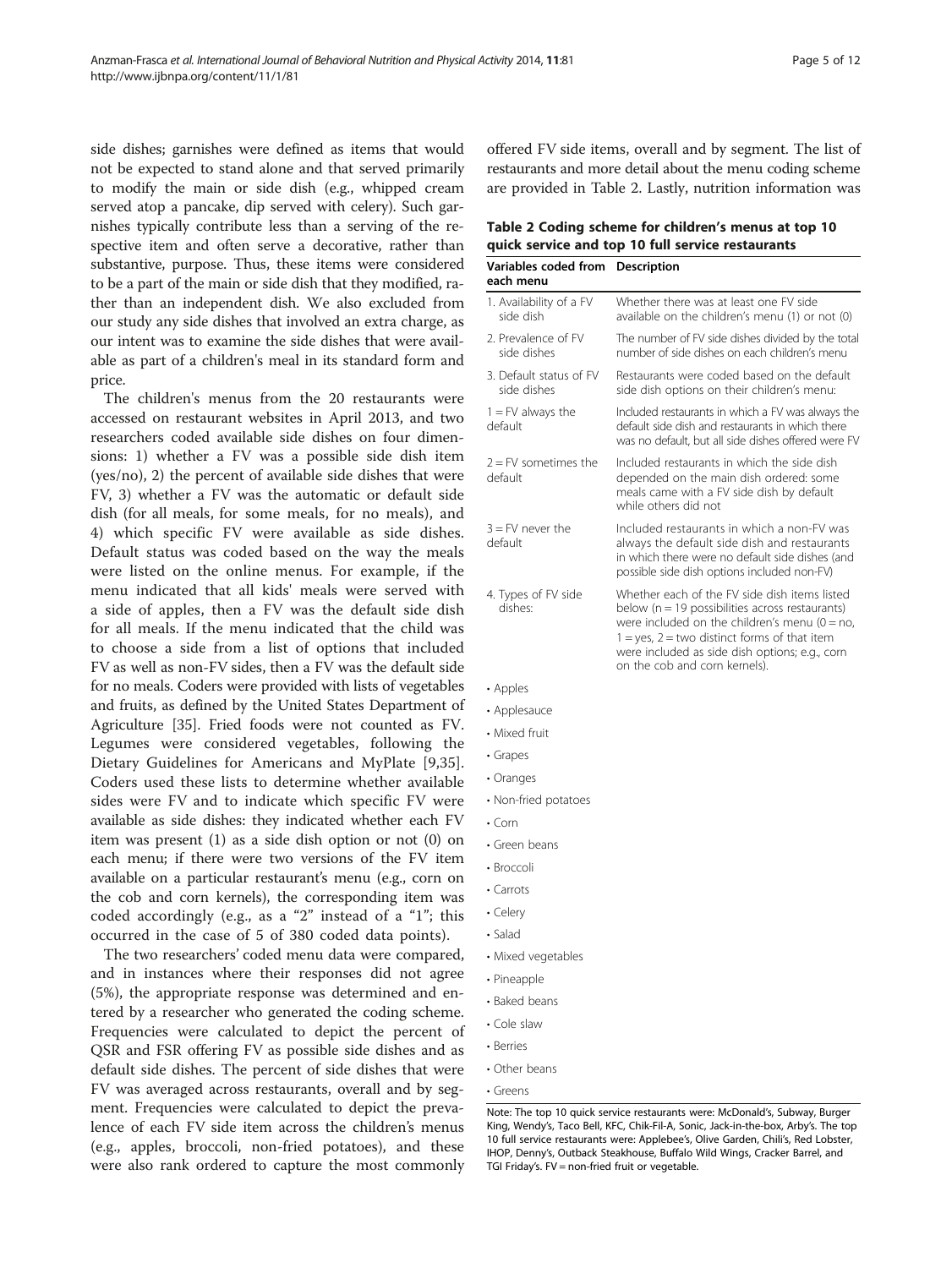collected from restaurant websites when available  $(n = 19)$ of 20 restaurants) and was used to determine total energy content of all non-fried FV side dishes offered on children's menus, as well as for the most common non-FV side dish, which was French fries (offered at 13 of 20 restaurants). To demonstrate the potential energy reduction attained by substituting a non-fried FV side dish for French fries, the sample for this final aim was restricted to restaurants offering both French fries (including curly fries, waffle fries, and tater tots) and at least one of the five FV side dishes most commonly offered with, or instead of, French fries (apple slices, apple sauce, mashed potatoes, broccoli, or salad;  $n = 11$  restaurants). For each restaurant, the potential energy reduction was calculated by subtracting the energy content of each applicable FV side dish from the energy content of that restaurant's serving of French fries. These values were averaged across restaurants separately for each FV item. Energy from dips or dressings were included when these were served alongside FV sides if this information was available.

#### Results

#### Child demographics and frequency of eating at restaurants

The total weighted sample consisted of 43.8% tweens (aged 8–12,  $n = 516$ ) and 56.2% teens (aged 13–18,  $n = 662$ ) and 47.8% boys ( $n = 563$ ) and 52.2% ( $n = 615$ ) girls. The racial/ethnic distribution was: 58% White, 19% Hispanic, 14% Black/African-American, 3% Asian/Pacific Islander, 1% Native American/Alaskan Native, and 3% mixed race, with the remaining 2% indicating another race or declining to answer. Nearly all children in the sample reported eating food from a restaurant at least a few times per year (99%), with 55.8% eating at restaurants at least a few times per month and 13.6% eating at restaurants at least once per week. Sixty-seven percent of children reported eating take-out from restaurants at least a few times per month, and 19.4% reported eating take-out weekly. When asked what they do when they eat at a restaurant and there is too much food, the majority of children reported taking it home (69%); the next most common answers were leaving the food on their plate (12%) and trying to finish it anyway (9%). Only 3% of children selected a statement indicating that there was never too much food. Fifty-nine percent of children reported ordering kids' meals. The likelihood of ordering kids' meals differed by age group  $(B = -1.21; 95\%)$ CI: −1.31, −1.10;  $p = .000$ ), with 84.0% of tweens and 40.2% of teens reporting that they ever order kids' meals.

# Children's attitudes about fruit, vegetable, and French Fry side dishes in kids' meals

Of the children who reported ordering kids' meals, more than half said that they would be somewhat or very likely to order a kid's meal that came with vegetables

(56.2% of tweens; 54.8% of teens) or fruits (78.9% of tweens; 73.0% of teens). Most children also reported being somewhat or very likely to order a kid's meal that came with French fries (89.8% of tweens and 86.7% of teens). When asked how they would feel if their kid's meal came with a vegetable or fruit but not French fries, 32.8% of children reported that they would be somewhat or very unhappy (34.1% of tweens and 30.7% of teens), 34.9% would be neither happy nor unhappy (32.9% of tweens and 38.1% of teens), and 32.3% of children would be somewhat or very happy (33.0% of tweens and 31.2% of teens). While two-thirds of children reported nonnegative attitudes about this substitution, there were individual differences in children's attitudes (Table [3](#page-6-0)). Overall, children who ate at restaurants less frequently, children who ate take-out from restaurants more frequently, and boys were less accepting of fruit and vegetable side dishes and were more likely to endorse French fries as side dishes. Compared to teens, tweens were more likely to endorse French fries but were also more likely to accept fruits.

As shown in Figure [1,](#page-7-0) children's most common reasons for being happy about kids' meals coming with a vegetable or fruit instead of French fries were "liking/taste" (57.1%) and "health" (41.9%). In this case, liking-related responses referred to liking or preferring fruits or vegetables or disliking French fries. Tweens were 2.9 times more likely to endorse liking/taste as a reason, compared to teens (66.3% of tweens vs. 41.5% of teens; 95% CI: 1.55, 5.24;  $p = .001$ ), and teens were 2.2 times more likely to endorse health as a reason, compared to tweens (33.6% of tweens vs. 55.9% of teens; 95% CI: 1.19, 3.94;  $p = .012$ ). Among these children, neither sex nor frequency of eating at restaurants predicted the likelihood of endorsing liking/taste or health, and neither sex, age group, nor frequency of eating at restaurants predicted the likelihood of endorsing any of the other categories.

Children's most common reason for being unhappy if their kid's meal came with a vegetable or fruit instead of French fries was liking/taste (77.4%). In this case, likingrelated responses referred to liking or preferring French fries or disliking fruits or vegetables. Tweens were 2.1 times more likely to endorse liking/taste as a reason, compared to teens (81.5% of tweens vs. 70.0% of teens; 95% CI: 1.04, 4.10;  $p = .038$ ). Neither sex nor frequency of eating at restaurants predicted the likelihood of endorsing liking/taste. Among these children, significant predictors of endorsing other, less common categories were as follows: teens were more likely to endorse "wanting choices" as a reason for being unhappy (OR: 19.58; 95% CI: 1.47, 260.3;  $p = .024$ ), and those eating at restaurants less frequently were more likely to give a response categorized as "other" (OR: 9.27; 95% CI: 2.22, 38.69;  $p = .002$ ). For the most part, these results were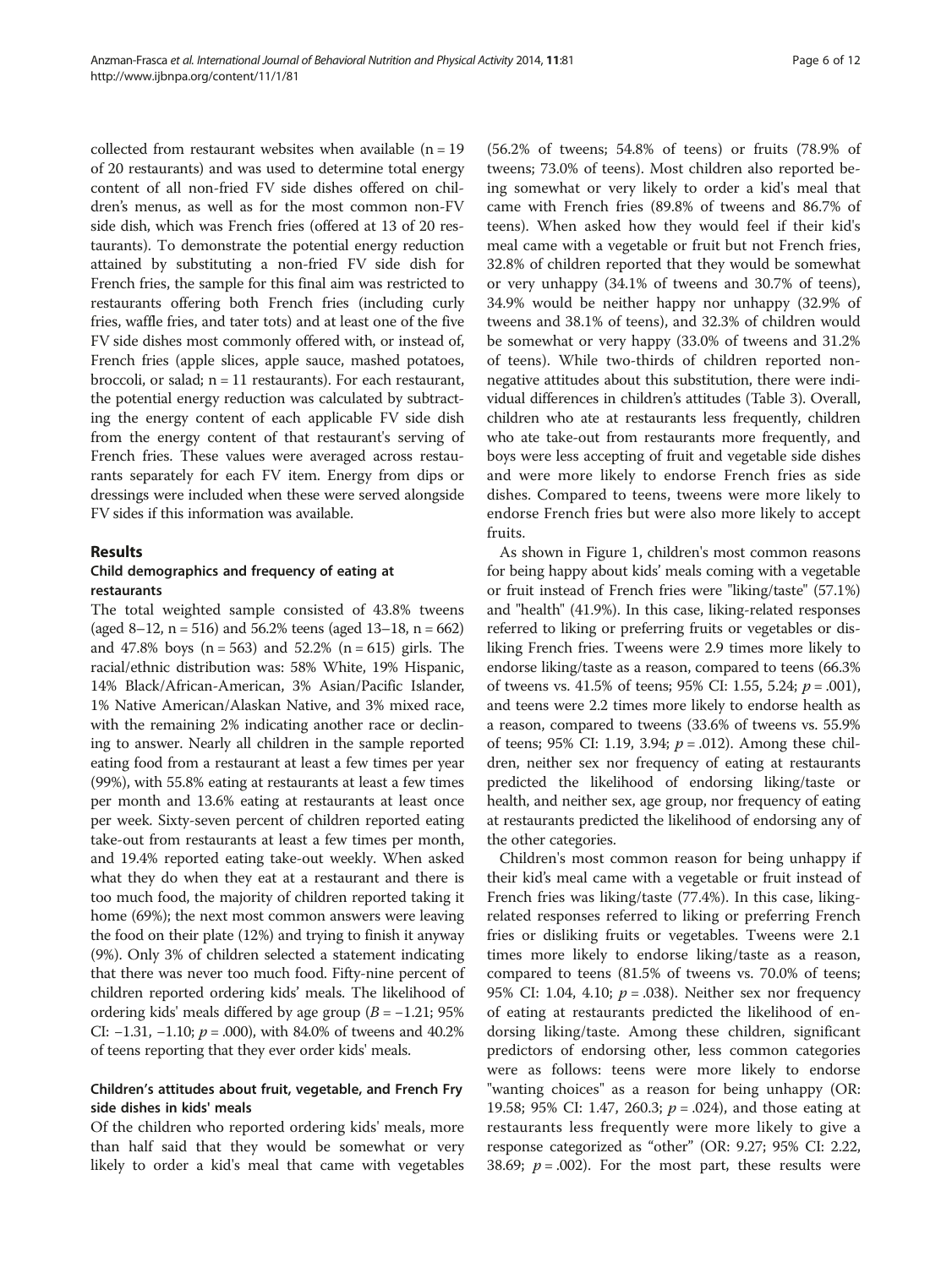<span id="page-6-0"></span>

| Model                                                                                 | В         | 95% CI             | p-value |
|---------------------------------------------------------------------------------------|-----------|--------------------|---------|
| Predictor: Frequency of eating food at<br>restaurants                                 |           |                    |         |
| How likely to order vegetable side dish<br>(higher = more likely)                     |           |                    |         |
| Frequency (higher = more often)                                                       | .14       | .05, .24           | .004    |
| Age group $(1 = \text{teens})$                                                        | -.03      | $-19, 13$          | .694    |
| Sex (1 = female)                                                                      | .25       | .09, .40           | .002    |
| How likely to order French fry side dish<br>(higher = more likely)                    |           |                    |         |
| Frequency (higher = more often)                                                       | -.06      | $-13, .01$         | .109    |
| Age group $(1 =$ teens)                                                               |           | $-12 - 24, -00$    | .044    |
| Sex (1 = female)                                                                      | -.21      | $-.33,-.09$        | .000    |
| How likely to order fruit side dish<br>(higher = more likely)                         |           |                    |         |
| Frequency (higher = more often)                                                       | .03       | $-06, 12$          | .543    |
| Age group $(1 = \text{teens})$                                                        | -.21      | -.36, -.07         | .004    |
| Sex (1 = female)                                                                      | .17       | .03, .32           | .017    |
| How happy if side dish was fruit/vegetable<br>and not French fries (higher = happier) |           |                    |         |
| Frequency (higher = more often)                                                       | .14       | .03, .25           | .017    |
| Age group $(1 = \text{teens})$                                                        | -.01      | $-19, 18$          | .955    |
| Sex (1 = female)                                                                      | .29       | .12, .47           | .001    |
| Predictor: Frequency of eating<br>food from restaurants (take-out)                    |           |                    |         |
| How likely to order vegetable side dish<br>(higher = more likely)                     |           |                    |         |
| Frequency (higher $=$ more often)                                                     | -.06      | $-15, .04$         | .218    |
| Age group $(1 = \text{teens})$                                                        | -.06      | $-22, 10$          | .438    |
| Sex (1 = female)                                                                      | .23       | .08, .39           | .003    |
| How likely to order French fry side dish<br>(higher = more likely)                    |           |                    |         |
| Frequency (higher = more often)                                                       | .15       | .08, .22           | .000    |
| Age group $(1 = \text{teens})$                                                        | $-10^{-}$ | $-22.02$           | .087    |
| Sex $(1 = female)$                                                                    | $-19$     | $-.31,-.08$        | .001    |
| How likely to order fruit side dish<br>(higher = more likely)                         |           |                    |         |
| Frequency (higher = more often)                                                       | -.01      | $-0.09, 0.08$      | .885    |
| Age group $(1 =$ teens)                                                               | -.22      | -.37, -.07         | .003    |
| $Sex(1 = female)$                                                                     | .17       | .03, .31           | .019    |
| How happy if side dish was fruit/vegetable<br>and not French fries (higher = happier) |           |                    |         |
| Frequency (higher = more often)                                                       |           | $-.16 - .26, -.05$ | .006    |
| Age group $(1 = \text{teens})$                                                        | -.04      | $-22, 14$          | .665    |
| Sex (1 = female)                                                                      | .27       | .09, .45           | .003    |

Note: Bolded rows indicate statistically significant results ( $p < .05$ ).

consistent when substituting the frequency of eating takeout from restaurants into the models (as opposed to the frequency of eating at restaurants), with two exceptions: children eating take-out less often were more likely to endorse health as a reason for being happy (OR: 1.47; 95% CI: 1.01, 2.14;  $p = .046$ ), and children eating take-out less often were more likely to endorse "other" reasons for being unhappy (OR: 3.12; 95% CI: 1.02, 9.55;  $p = .046$ ).

# Current availability of fruits and vegetables as side dishes on children's menus

Nearly all of the children's menus analyzed had at least one FV side dish available (95% overall; 90% of QSR and 100% of FSR). While restaurants were consistent in terms of FV availability, there was variability in the prevalence of FV side dish items across restaurants. On average, children's menus at QSR offered 2.3 side dish options  $(SD = 1.1)$ , and on average, 54.2% of side dish options were a fruit or vegetable (range =  $0$  to  $3$  FV items). On average, children's menus at FSR offered 7.9 side dish options  $(SD = 6.5)$ , and on average, 70.1% of these were a fruit or vegetable (range  $= 2$  to 12 FV items). There was also variability in the extent to which FV items were served as the default, or automatic, side dish. Forty percent of QSR provided kids' meals that always included a FV as the default side dish, and 60% never included FV as the default side dish. Twenty percent of FSR provided kids' meals that always included a FV as the default side dish, while 10% included FV as the default side for some but not all main dishes, and 70% never included FV as default side dishes. With regards to the specific FV side dishes offered, there were 19 different FV side dish items offered across children's menus at the 20 restaurants. The most commonly available FV side dishes, and corresponding frequencies, were: apples (10), mixed fruit (7), non-fried potatoes (6), salad (6), broccoli (5), and applesauce (4). As shown in Figure [2](#page-8-0), there was more variability in side dish offerings at FSR compared to QSR. In particular, vegetables were less available in QSR, with only one QSR offering any vegetable options (mashed potatoes and green beans).

Among the 11 restaurants eligible for the analysis of energy content, a serving of French fries had as few as 100 calories and as many as  $440$  (M = 277 kcal; SD = 105). Of the common FV sides, mashed potatoes had the highest energy content ( $M = 135$  kcal;  $SD = 7$ ), and apple slices and broccoli without dips or dressings had the lowest energy content (15 and 25 calories respectively). The substitution of a common FV item for French fries consistently led to an average reduction of at least 170 calories (Table [4](#page-8-0)). The highest energy reductions were achieved by substituting applesauce or broccoli in place of French fries.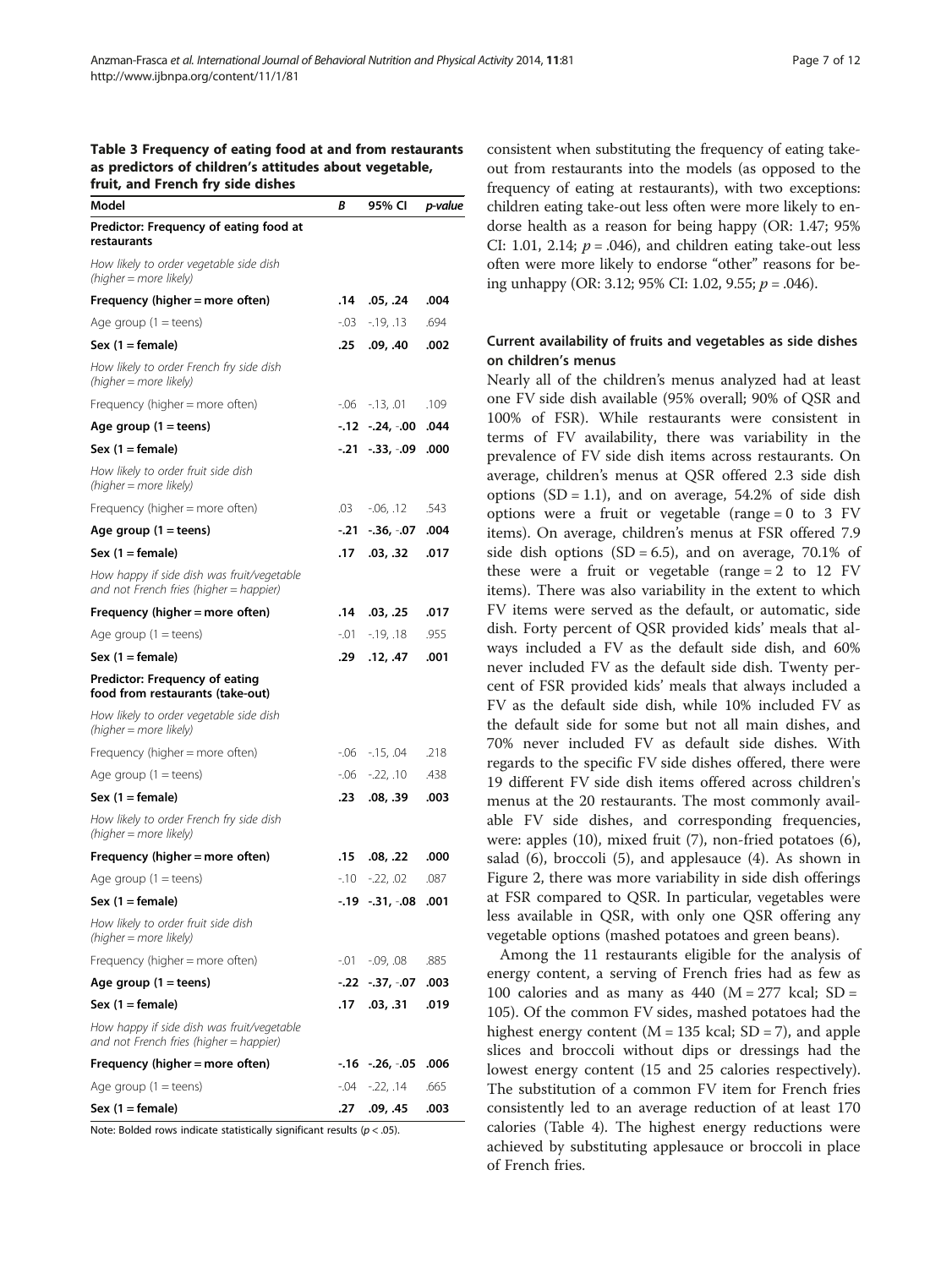<span id="page-7-0"></span>

# **Discussion**

Results confirm that American children are consuming food from restaurants frequently and provide new evidence that the majority report non-negative attitudes about receiving FV side dishes with kids' meals. An analysis of online menus from leading QSR and FSR showed that nearly all were offering FV side dishes in April 2013. Yet these options were typically offered alongside energy-dense options, like French fries, and only a minority of restaurants offered a FV item as the default side dish. These results reflect recent efforts to improve children's menus but also illustrate that more can be done to shift norms around "children's food" and encourage healthy eating in restaurant contexts.

While the current results suggest that many children would accept FV side dishes, they also highlight that tailored strategies may be warranted to promote FV acceptance in certain subgroups: namely, boys, children eating at restaurants less frequently, and children eating takeout more frequently. Findings that these subgroups were less likely to endorse FV side dishes could be used to shape strategies to encourage increased acceptance of these foods, such as incorporating children from these demographics into advertisements and public service announcements promoting FV. In some ways, these subgroup differences are good news: for example, the relationship between a higher frequency of eating at restaurants and increased likelihood of accepting FV side dishes is promising in terms of the potential public health impact of adding more healthy options. It is important to acknowledge that results were in the opposite direction when investigating the frequency of eating take-out; more research is needed to explore relationships between these two modalities of consuming restaurantprepared food, demographics, food preferences, and intake. Eating food from restaurants may be perceived as a special occasion [[36](#page-11-0),[37](#page-11-0)], so nutrition may not be a main concern of families in these contexts; yet, this view may not be warranted when children consume restaurant foods frequently. The results linking higher frequency of eating take-out with a lower likelihood of selecting healthy options highlights the possibility that a reframing of our view of take-out foods in particular may be warranted. Findings also showed that, while younger children were more likely to accept French fries, they were also more likely to accept fruit, possibly demonstrating a cohort effect where younger children have become accustomed to recent menu changes incorporating fruits as side dishes.

The open-ended portion of the current results provides additional insights into children's attitudes about substituting FV side dishes in place of French fries. Consistent with past research, taste emerged as a key factor influencing children's food preferences [[32,33,38\]](#page-11-0); this was true for both children who would be happy and those who would be unhappy about the substitution. For the former group, this meant that children would be happy because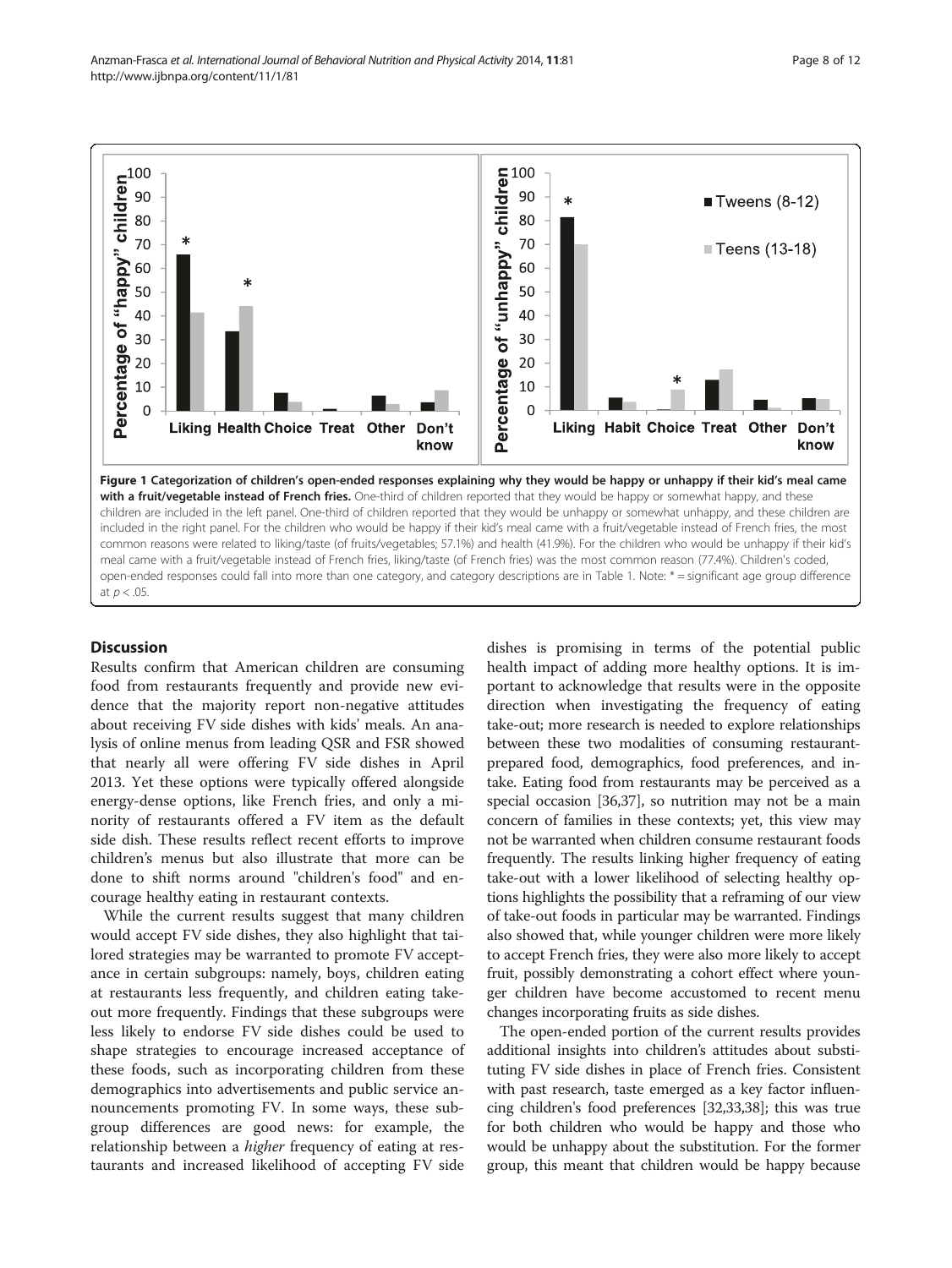<span id="page-8-0"></span>

they like or prefer vegetables or fruits, and for the latter, this meant that children would be unhappy because they like or prefer French fries. While liking/taste was a popular reason overall, younger children were more likely than teens to discuss liking or taste in their open-ended response. Together, these findings suggest that emphasizing flavor may be an effective means of increasing children's

consumption of FV side dishes, particularly among younger children. Besides liking/taste, another factor that emerged as a common reason that children would be happy about FV side dishes was health, and this reason was more common among teens than tweens. Yet we argue that taste remains the most important factor, given its prevalence among both the happy and unhappy children, its increased

Table 4 Reductions in kid's meal energy content when substituting FV side dishes for French fries, in 11 restaurants offering French fries and at least 1 common FV side dish

| $\tilde{\phantom{a}}$        |    |                        |             |                                   |                          |
|------------------------------|----|------------------------|-------------|-----------------------------------|--------------------------|
|                              | N  | Mean calories $\pm$ SD | Range       | Calories saved vs. fries $\pm$ SD | Range of calorie savings |
| Fries <sup>a</sup>           | 11 | $277 + 105$            | $100 - 440$ | n/a                               | n/a                      |
| Apple slices <sup>b</sup>    | 6  | $68 \pm 48$            | $15 - 140$  | $171 + 74$                        | 85-290                   |
| Apple sauce                  |    | $70 \pm 28$            | 40-90       | $300 \pm 71$                      | 250-350                  |
| Broccoli                     |    | $58 \pm 45$            | 25-109      | $283 \pm 128$                     | 160-415                  |
| Mashed potatoes <sup>b</sup> |    | $135 \pm 7$            | $130 - 140$ | $180 \pm 156$                     | 70-290                   |
| Salad <sup>b</sup>           |    | $65 + 39$              | $40 - 110$  | $242 + 148$                       | 90-385                   |
|                              |    |                        |             |                                   |                          |

<sup>a</sup>Includes French fries, waffle fries, curly fries, and tater tots.

 $^{\text{b}}$ Includes dipping sauce, gravy, or dressing when indicated in nutrition facts (n = 6).

Note: Substitutions were calculated within restaurants and then averaged across the total sample of restaurants for that FV side dish item. QSR and FSR are included. The analysis excludes baked cinnamon apple slices which, at 270 calories, were an outlier. When included, the overall mean calories for apples increase to 97 ± 88, and mean calories saved via substitution decrease to 136 ± 113, and the range expands to −70-290. The analysis includes one restaurant in which French fries and apples are served together by default, illustrating the energy reduction that could be achieved if only apples were offered. If this restaurant were excluded, the overall mean calories for apples increase to 79 $\pm$ 45, mean calories saved via substitution increase to 188 $\pm$ 68, and the range narrows to 110-290.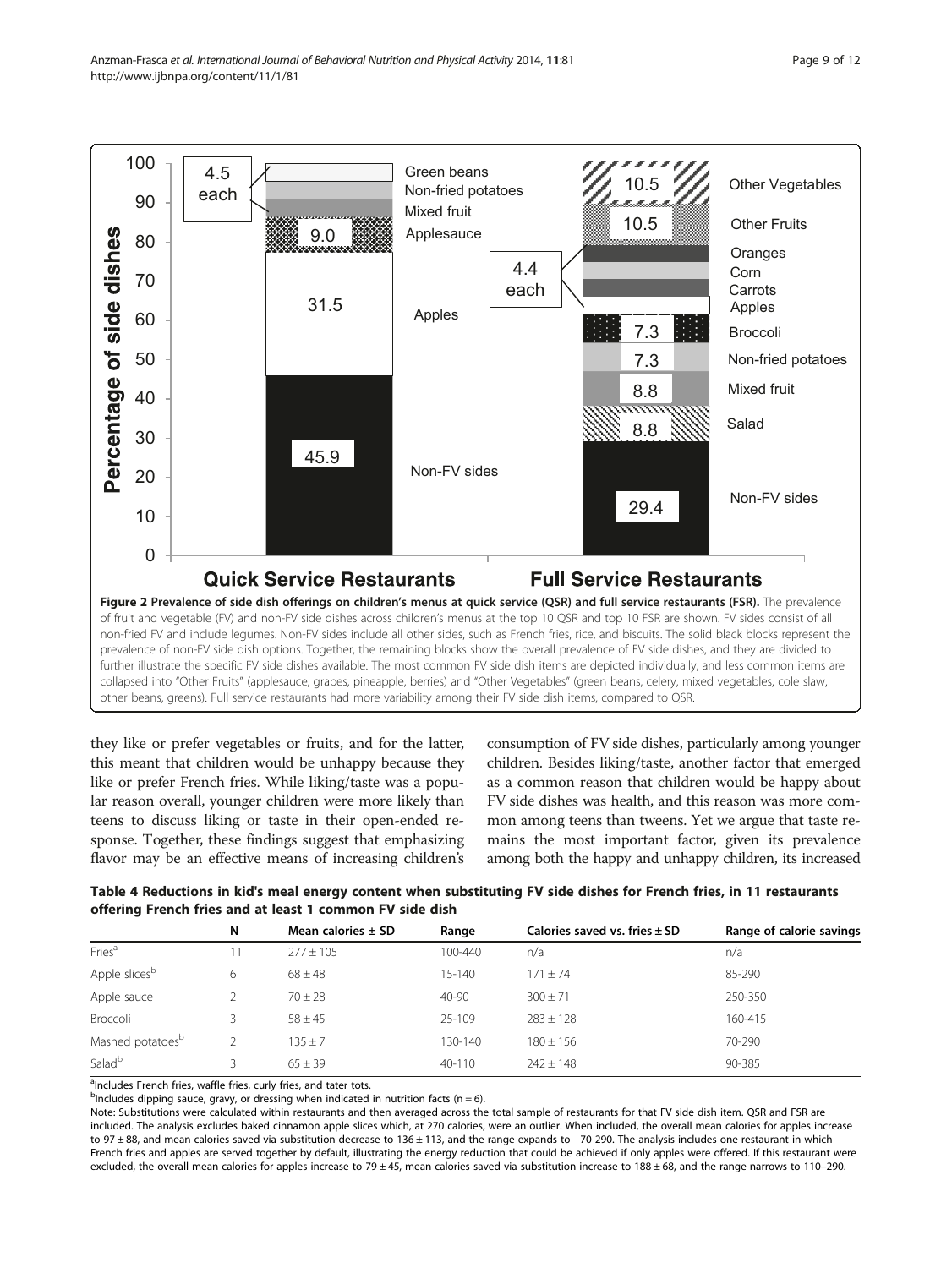importance in the younger children who were more likely to order kids' meals, and evidence showing that shortterm rewards like taste often outweigh long-term rewards like health in decision making, particularly in those who find palatable foods to be highly reinforcing [\[39\]](#page-11-0). Still, it is encouraging to find that health concerns resonate with some children in the context of the childhood obesity epidemic.

Children's perceptions about healthier side dish options can inform action during a time in which it is important to encourage improvements to children's dietary intake in restaurant settings. Our analysis of menus at leading QSR and FSR showed that there has been some progress in this area since earlier assessments [[3\]](#page-11-0); for example, FV side dishes were available at nearly all restaurants in April 2013. However, these were the default side dish at the minority of restaurants in both restaurant segments. Fruits or vegetables were more likely to be default side dishes at QSR than FSR, but there was a smaller variety of FV offerings at QSR, with a notable dearth of vegetable offerings, such that only one QSR studied offered any non-fried vegetable side dishes. Additionally, even though the majority of children expressed non-negative attitudes about FV side dishes, more than 85% of children reported that they would be likely to order French fries as a side dish, suggesting that promoting healthier side dishes necessitates strategies that go beyond simply offering a FV option in direct competition with palatable, energy-dense alternatives. Given children's focus on taste and their past experiences with these energy-dense options, simply making FV sides available is unlikely to maximize the ordering and consumption of these options.

Instead, one potential way to promote the consumption of FV side dishes is repeatedly exposing children to FV when they order food from restaurants, by making FV default side dishes that automatically come with their meal. This strategy may be particularly important for younger children, who were more likely to order from children's menus, were more likely to endorse French fries, and for whom there is evidence that taste preferences are modifiable through strategies like repeated exposure [\[40](#page-11-0)]. Increased adoption of this strategy could shift perceived norms around restaurant meals and children's food. It could also be particularly important for increasing acceptance and consumption of vegetables, given that children's intake of vegetables is further from dietary recommendations compared to fruits [[41](#page-11-0)], and given the dearth of default vegetable offerings on children's menus.

Our analysis of nutrition information shows that FV defaults have the potential to lower the energy density of children's meals. Substituting commonly offered FV side dishes for French fries could achieve average reductions of 171 to 300 calories per meal. This change, aggregated over repeat visits, could have a measurable impact on energy balance. We also noted variability in energy content across FV items and within the same type of item across restaurants. For example, the energy content of apple slices depended on portion size and whether they were served alone, with a dipping sauce, or baked with other ingredients (range: 15–270 calories). Similarly, given different portion sizes across establishments, the energy in a child's serving of French fries could quadruple from one restaurant to the next, ranging from 100 to 440 calories, the latter of which contributes the amount of energy appropriate for an entire meal for a sedentary 8-year-old child [[9\]](#page-11-0). These estimations suggest that incorporating healthier side dish options, particularly those of a moderate portion size that are not prepared with added energydense ingredients, and encouraging children to consume them, by making them the only option, the default option, or the most attractive option, could have a measurable impact on intake.

In estimating the potential energy reductions afforded by FV default sides, there are two important caveats to note. First, previous research has demonstrated that energy content information from restaurants is accurate on average, but that there are discrepancies between stated and actual energy content on some types of menu items. It has been shown that, in FSRs, energy content was understated for higher-energy items and overstated for lower-energy items [[42\]](#page-11-0). Thus, for some restaurants in our sample, it is possible that the estimated energy reductions when substituting FV for French fries may be overstated. Additionally, it is important to note that substituting FV for French fries will result in an actual, net decrease in energy intake only if patrons do not compensate for the energy reductions through other meal components. The actual impact of such substitutions on children's consumption has yet to be determined, and current evidence supports competing hypotheses. On one hand, experimental research on energy density suggests that children consume a consistent weight of food, and thus, it follows that substituting less energy-dense foods for more energy-dense foods should decrease total energy intake [[43,44](#page-11-0)]. On the other hand, it could be argued that substituting FV for French fries is a more salient shift than those represented by the conditions in energy density experiments, and perceiving side dishes as healthy may lead to overeating [[45\]](#page-11-0): for example, the child and/or parent may choose to order an energydense dessert or sugar-sweetened beverage to accompany a "healthier" kid's meal. Future research should use objective methods to explore the extent to which the incorporation of FV side dishes impacts the energy consumed by children within a meal and throughout the day.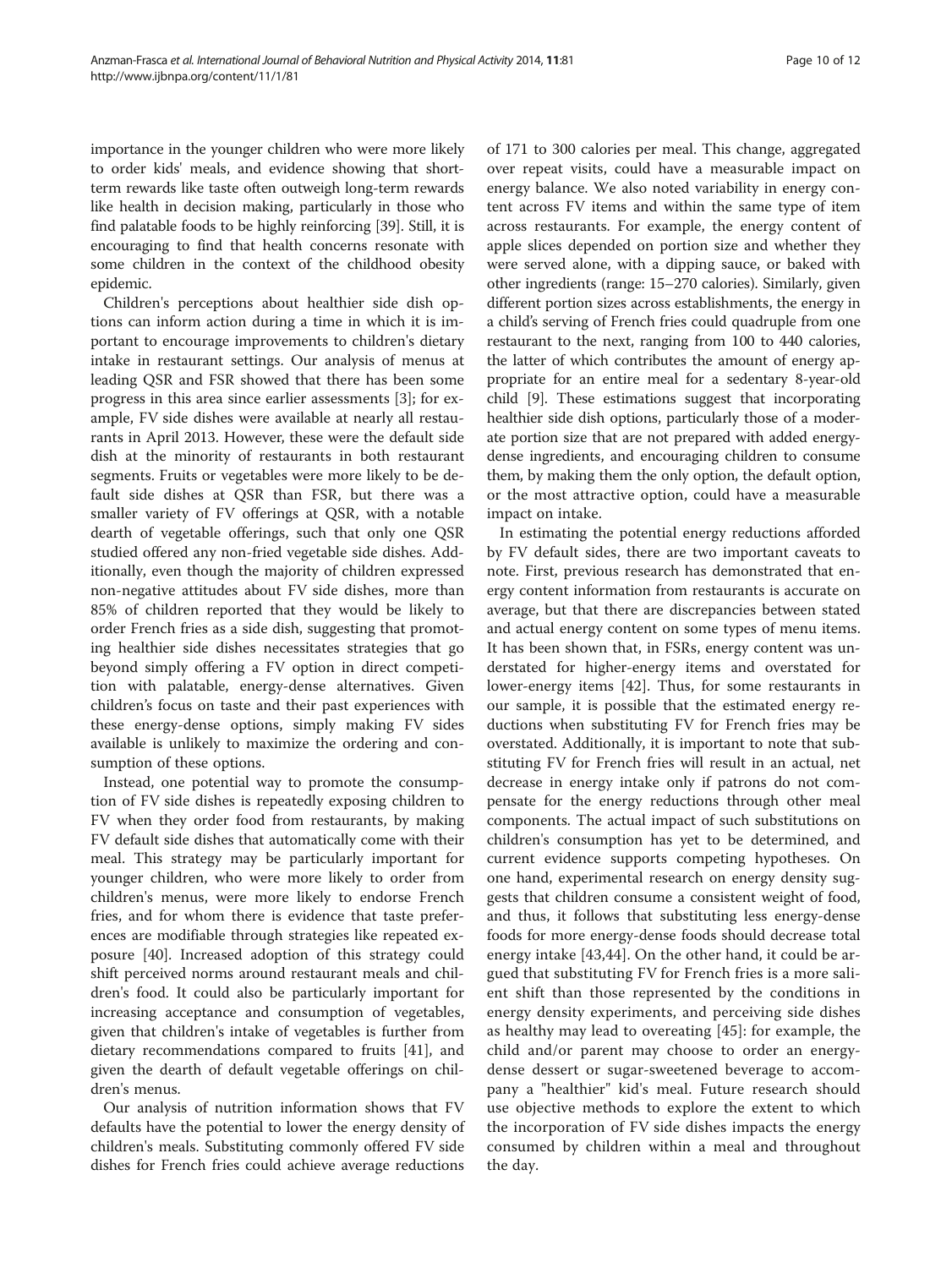Limitations of the current study include potential social desirability in children's reports, which could result in a discrepancy between what was reported and children's actual behaviors and preferences. Lower reported frequencies of eating food from restaurants, compared to other national data [\[2](#page-11-0)], suggest that this may have occurred, although it is also possible that these differences emerged for reasons besides social desirability. While the use of sampling weights make results generalizable to US children ages 8 to 18 years based on demographics, it is possible that representativeness in terms of restaurant patronage was not achieved, which would affect the generalizability of the current results. Alternatively, it is possible that the discrepancy is due to methodological differences or historical trends. It is not possible to parse these possibilities apart in the current study. Another limitation is the lack of a priori measurement work on the survey, although results provide initial evidence of reliability and validity of survey questions. Finally, publically available menus and nutrition information may not fully reflect children's experiences in restaurant settings. As mentioned, stated energy content does not always match actual energy content [[42\]](#page-11-0). Further, the depiction of side dishes on online menus may not reflect the meal pairings that are most salient to children via advertisements or sensory experiences in restaurants. Additional research using a mixture of methodologies can contribute to a comprehensive picture of children's current experiences in restaurants, including how their attitudes and experiences translate into behaviors and consumption patterns.

Making FV side dishes more prevalent and automatic and evaluating the impact of such changes could increase the momentum following initial, positive changes that restaurants have made in recent years [\[5](#page-11-0)]. There is evidence to suggest that a focus on healthier children's meals has the potential to be well-received and economically sustainable [\[46\]](#page-11-0), highlighting the potential value of such shifts from the restaurant perspective. While the focus of this study was on side dishes, this is only one aspect of the energy consumed in restaurants and only one part of the overall secular trend toward healthier menus for children. In order to accelerate progress in this area, a comprehensive consideration of all aspects of restaurant meals is warranted. Other meal components that could contribute excess energy include, but are not limited to, sugar-sweetened beverages, desserts, and main dishes [\[29](#page-11-0)]. Additionally, while some older children reported ordering kids' meals, this was more likely in the younger age group. This finding suggests that efforts to impact energy intake in restaurants across child age groups necessitates a consideration of the overall menu, which could have a positive impact on the family more broadly. The age group differences found in this study

also suggest that subsequent research may benefit from a more in-depth consideration of issues impacting younger vs. older children, including their engagement with "adult" menu items, the role of price and financial independence, and developmental changes in attitudes about restaurant foods.

#### Conclusions

Overall, the current results suggest that the promotion of FV side dishes show promise as part of comprehensive efforts to improve children's dietary intake in restaurant settings. In recent years, there has been increased demand for healthier options in restaurants, and restaurants have made some progress in this area, with some success. Fruit and vegetable side dish options are now available at most restaurants frequented by children, but they are seldom the default and typically compete with more energy-dense options. There is room for continued improvement, in terms of promoting and normalizing the consumption of healthier side dishes and in terms of menus more broadly. Promising strategies include substituting or displacing energy-dense default side dishes with FV, as part of comprehensive efforts to increase the healthfulness of meals consumed by children in restaurant settings. These strategies have the potential to reduce energy imbalance. Given the high rates at which children consume food away from home, it is important to continue to test and promote these and other strategies, in order to make healthy choices easier for children and families in restaurant settings.

#### Abbreviations

FV: Fruits and vegetables; QSR: Quick service restaurants; FSR: Full service restaurants; U.S.: United States.

#### Competing interests

The authors have no competing interests.

#### Authors' contributions

SAF, FD, and SS contributed to study design, data analysis, data interpretation, writing, and revising; PD and MEN contributed to study design and revising; and KW and CDE contributed to study design, data interpretation, writing, and revising. All authors read and approved the final manuscript.

#### Acknowledgments

This study was commissioned by ChildObesity180, a multi-sector group of senior-level national leaders working together to create a coordinated and integrated set of strategies to reverse the trend of childhood obesity on a national level. The study was funded with support from the Robert Wood Johnson Foundation and the JPB Foundation. The authors would also like to acknowledge Julia Bloom Herzog and Vanessa M. Lynskey for their assistance with study design and execution and Emily Kuross Vikre for her assistance with data coding.

#### Author details

<sup>1</sup>Child-Obesity-180, Tufts University, 150 Harrison Avenue, Boston, MA 02111 USA. <sup>2</sup>Gerald J. and Dorothy R. Friedman School of Nutrition Science and Policy, Tufts University, 150 Harrison Avenue, Boston, MA 02111, USA. <sup>3</sup> Frances Stern Nutrition Center, Tufts Medical Center, 150 Harrison Avenue, Boston, MA 02111, USA.